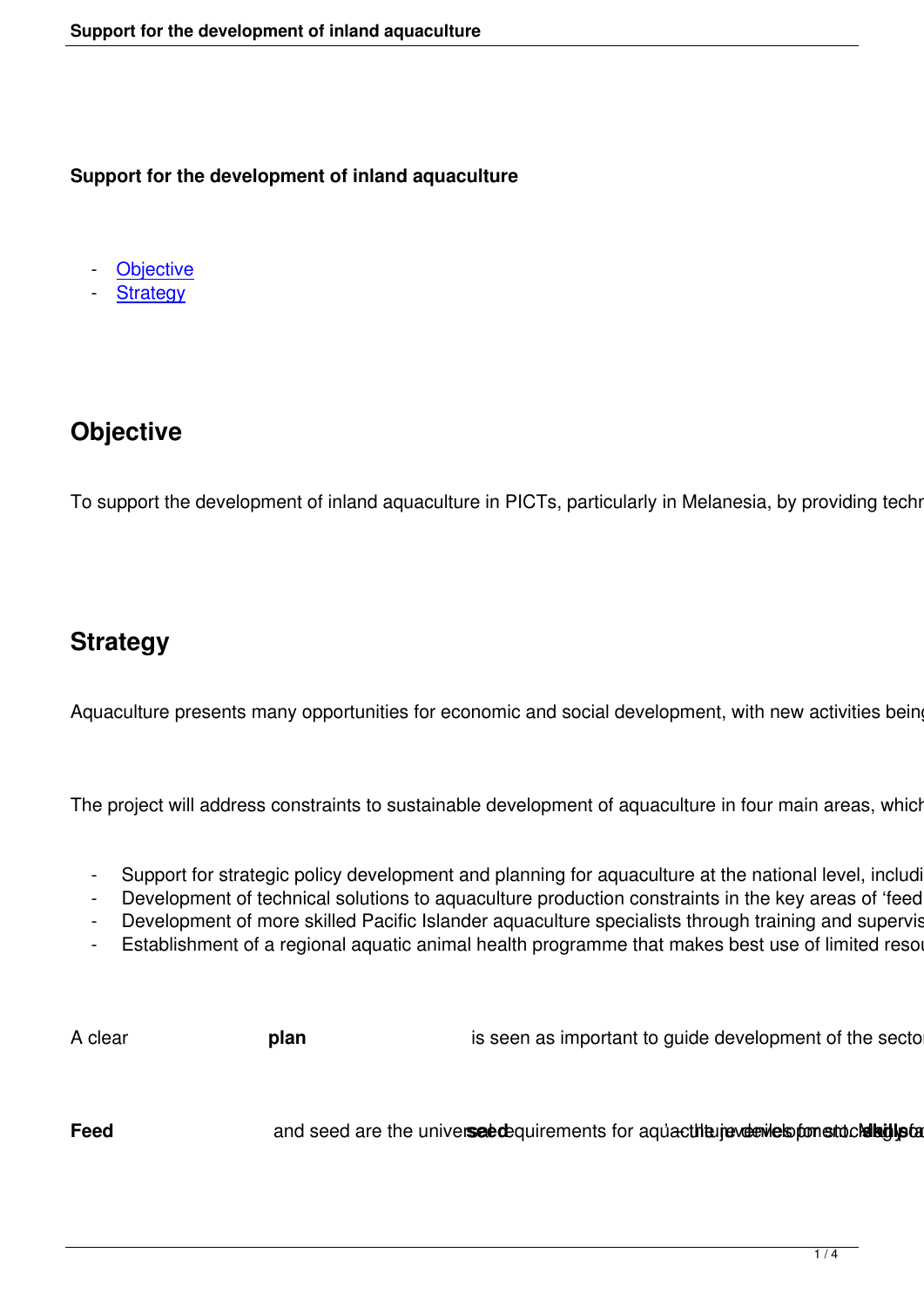While the concept of 'subsistence aquaculture' to provide food security for poor rural communities is attracti

- back to the top -

[For more informatio](#top)n, please contaction, Inland Aquaculture Specialist



This Program is funded **By shelian aid program** 

## **Outputs relate[d to the project](http://aid.dfat.gov.au/Pages/home.aspx)**

## **News**

Survey for milkfish fry collection in the Arnavon Islands, Solomon Islands. SPC Fisheries Newsletter PDF Link (125kb)

 [- Trai](http://www.spc.int/DigitalLibrary/Doc/FAME/InfoBull/FishNews/140/FishNews140_09_Pickering.pdf)ning on milkfish capture-based aquaculture in Fiji. SPC Fisheries Newsletter 137:2-4. PDF Link (475kb)

Public-private partnerships are paying off in PNG inland aquaculture. SPC Fisheries Newsletter 135 PDF Link (438kb)

A successful first milkfish harvest in Fiji. SPC Fisheries Newsletter 133:23. PDF Link (142kb)

 [- Fiji l](http://www.spc.int/DigitalLibrary/Doc/FAME/InfoBull/FishNews/133/FishNews133_23_MilkfishFJ.pdf)aunches milkfish aquaculture project for food security. SPC Fisheries Newsletter 132:20-21. PDF Link (248kb)